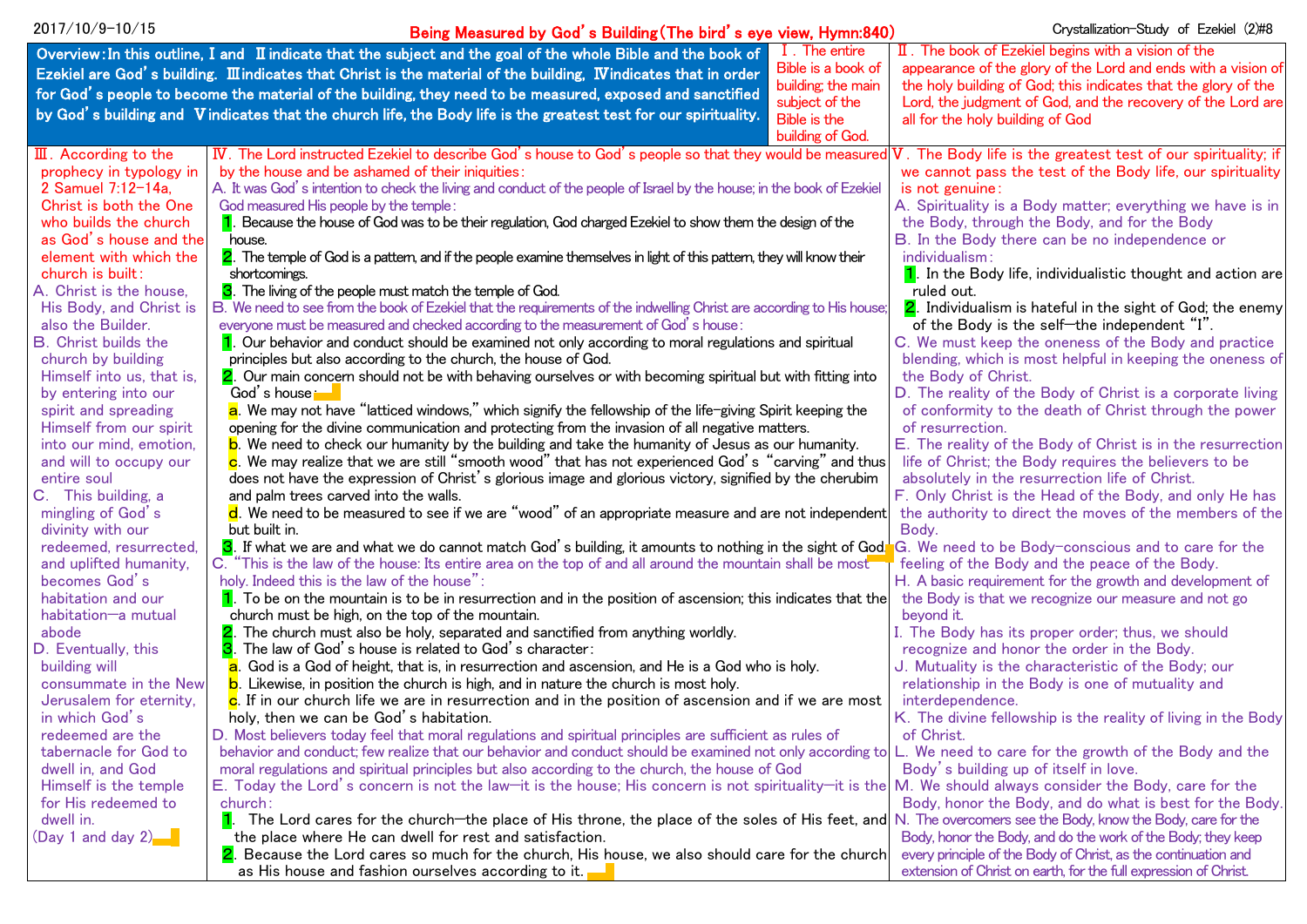Ⅰ.The entire Bible is a book of building; the main subject of the Bible is the building of God. Exodus25:8 And let them make a sanctuary for Me that I may dwell in their midst.

2 Samuel 7:12-14 When your days are fulfilled and you sleep with your fathers, I will raise up your seed after you, which will come forth from your body, and I will establish his kingdom. It is he who will build a house for My name, and I will establish the throne of his kingdom forever. I will be his Father, and he will be My son. If he commits iniquity, I will strike him with the rod of men and with the strines of the sons of men;

Ephesians 2:21 In whom all the building, being fitted together, is growing into a holy temple in the Lord: (Day 1)

Matthew 16:18  $\cdots$  I will build My church, and the gates of Hades shall not prevail against it. (Day  $2)$ 

 $\overline{II}$ . The book of Ezekiel begins with a vision of the appearance of the glory of the Lord and ends with a vision of the holy building of God; this indicates that the glory of the Lord, the judgment of God, and the recovery of the Lord are all for the holy building of God.

Ezekiel 1:1 …the heavens were opened and I saw visions of God.

 $\overline{III}$ . According to the prophecy in typology in 2 Samuel 7:12-14a. Christ is both the One who builds the church as God's house and the element with which the church is built:

Ephesians 3:17 That Christ may make His home in your hearts through faith, that you, being rooted and grounded in love. (Day 2)

1 Timothy 3:15 ・・・But if I delay, I write that you may know how one ought to conduct himself in the house of God, which is the church of the living God, the pillar and base of the truth.(Day 3)

Ⅳ.The Lord instructed Ezekiel to describe God's house to God's people so that they would be measured by the house and be ashamed of their iniquities:

Ezekiel 43:10-11 You, O son of man, describe the house to the house of Israel, that they may feel humiliated because of their iniquities, and let them measure the pattern. And if they feel

humiliated because of all that they have done, make known to them the design of the house, the arrangement, its exits, its entrances, its whole design, and all its statutes-indeed its whole design and all its laws; and write them down in their sight, that they may keep its whole design and all its statutes, and do them.

Ezekiel 40:16 And the guardrooms and their posts had latticed windows within and all around the gate. The porches also had windows within and all around, and palm trees were on each post.

Philippians 2:7 But emptied Himself, taking the form of a slave, becoming in the likeness of men;  $(Dav 4)$ 

Ezekiel 43:12 This is the law of the house: Its entire area on the top of and all around the mountain shall be most holy. Indeed this is the law of the house.

Ephesians 2:5 Even when we were dead in offenses, made us alive together with Christ (by grace you have been saved)(Day 5)

Ⅴ.The Body life is the greatest test of our spirituality; if we cannot pass the test of the Body life, our spirituality is not genuine:

Ephesians 4:16 Out from whom all the Body, being joined together and being knit together through every joint of the rich supply and through the operation in the measure of each one part, causes the growth of the Body unto the building up of itself in love.

1 Corinthians12:27 Now you are the Body of Christ, and members individually.(Day 6)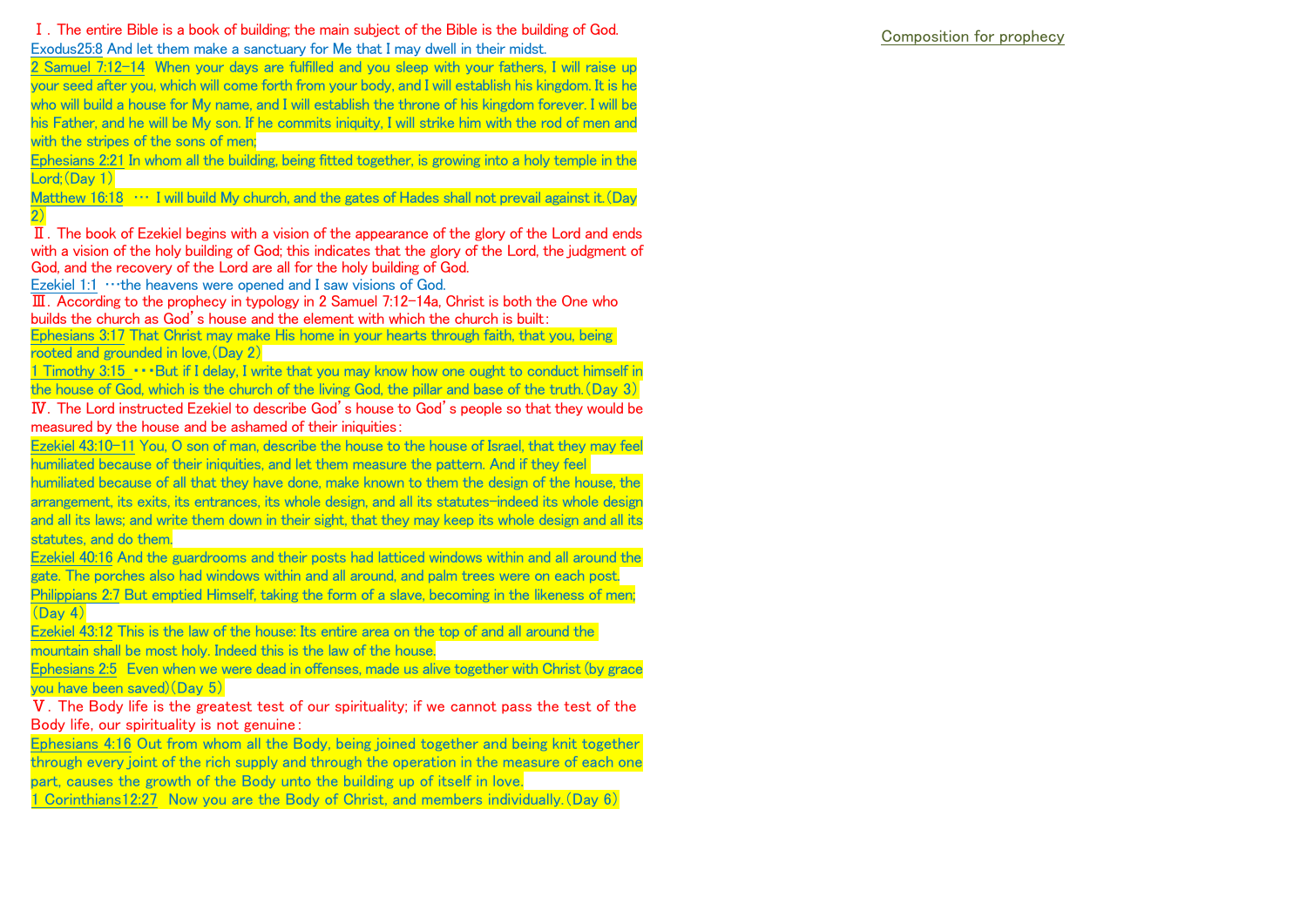## Experience $(1)$  The unique material for the building of the church is Christ experienced by us

In 2 Samuel 7 David, like many of us, had the mistaken concept that God needed him to build something for Him. When some hear this they may wonder how this concept can be wrong since we today are endeavoring to build up the church. Is building the church not a matter of building something for God? To answer this question we need to realize that apparently we are the ones who are building the church, but actually God is the One who is building the church with Christ as the unique element. When we are about to do some building work by speaking for God, He may check with us, saying, "Do you intend to build My house? With what material will you build My house?" If we say that we are building up the church with Christ, God may ask us how much we have of Christ. This exposes our shortage of Christ. We need Christ not merely in name and in knowledge; we need the real Christ, Christ as the Spirit in resurrection. We all need more and more of Christ.

We may have much knowledge of the Bible and be able to teach the Bible to others, but this is not the way to build up the church. The church is not built with the knowledge of the Bible. The church is built with Christ as the unique element. Many times, after trying to build up the saints with Christ, I have had to ask myself, "How much of Christ have you really ministered to the saints? Did you minister only doctrine and the high truths concerning God's economy, or did you minister the real Christ, the genuine Christ, the reality of Christ in resurrection as the Spirit?" Then I had to confess my shortage of Christ and repent, saying, "Lord, forgive me. I am still short of You. I need You to be wrought into me. I need more of You to be constituted into my being."

## For Young Working Saints

As a business person, please realize that building of God's house is the ultimate goal and also, at the same time, realize that the material for the building is Christ you experienced. *1Cor3:10 …But let each man take heed how he builds upon it. 11 For another foundation no one is able to lay besides that which is laid, which is Jesus Christ. 12 But if anyone builds upon the foundation gold, silver, precious stones, wood, grass, stubble, 13 The work of each will become manifest; for the day will declare it, because it is revealed by fire, and the fire itself will prove each one's work, of what sort it is.*

The materials for building the house of God are gold, silver and precious stones that signify the various experiences of Christ. If you build by your natural way and power, you are building by wood, grass and stubble, which would result in not building but destroying. Here you need to see that your own energy and power can never be the materials for the building.

Your motive for service should not be envy nor seeking of your own glory. You should not excuse yourself by saying, "whatever my motive is, it is ok if my purpose is right". Since motive for service is directly connected with the materials for the building, any impure motive must be dealt with by confessing your sins. Furthermore, when you serve, you should not rely on your natural strength or wisdom. Relying on your natural strength or wisdom, which does not need experiences of Christ, is to build by wood, grass and stubble. Actually, to build by wood, grass and stubble will destroy the building of God.

To serve by seeing the goal of the building and the essential matter of the materials, helps you to drive your projects in the company. Even if the project contains various tasks, it is very important to see what the essential task is and what the ultimate goal is. Anyone who serves carelessly in the church and who builds with wood, grass and stubble, cannot drive the projects properly in his company.

Experience $(2)$ : Measured by the house of God.

and become a useful person for the building of the house of God

Our main concern today should not be with behaving ourselves or even with becoming spiritual. Our concern should be with fitting into God's house, that is, with how we conduct ourselves in God's house. The Lord did not command Ezekiel to show the law, the Ten Commandments, to the house of Israel; neither did He command him to show the spiritual principles to the house of Israel. On the contrary, the Lord charged Ezekiel to show His house to the house of Israel.

Suppose a certain young man gets saved. Before he was saved, he treated his parents and his sister quite poorly. Now that he has been saved, he learns how to treat them with respect and to behave rightly and properly in relation to his father, mother, and sister. Later, he learns to be spiritual and to do things such as reckon himself dead. He is good in conduct, and in certain matters he is even spiritual; however, he is altogether independent. He is so independent that he is not willing to pray with others. Such a person, who is extremely independent, does not know anything about God's house. He does not care at all for the church. Everything he does is for himself individually; nothing is for the church, the Body, Christ's corporate expression

## For Junior and Senior High School Students

The Lord commanded Ezekiel to write down the house of God for God's people. So that they may be measured by the house and be ashamed of their sins. God does not measure you according to the criteria of correct behavior or spirituality, but measures you by the house of God. In fact, the more you are measured by the house of God, the more you will be properly exposed and will cause you to grow properly. The house of God is the Body of Christ that is built by the increase of Christ within the brothers and sisters. There are many members in the physical body and they function in harmony, so is the Body of Christ. There is absolutely no individualism in the Body. The team works of the cultural festival and the athletic meet in school are actually for the learning of the coordination and the harmony in the Body of Christ. In the future, when you go to the university or get a job, many things will require the team work. These team works are to some extent, similar to the building of the house of God.

Learn to serve for the building not for your own benefits by coordinating with the brothers and the sisters in the church life while you are young. This will maximize your ability. Because, on the one hand God demands you to make the best use of the talent given to you, and on the other hand, God measures you by the building of the house of God. The only way to maximize the ability given by God, is to be measured by the building. Matthew 25 is a clear indication that you must use your talent to the maximum extent.

*Matthew25:20 And he who had received the five talents came and brought another five talents, saying, Master, you delivered to me five talents; behold, I have gained another five talents. 21 His master said to him, Well done, good and faithful slave. You were faithful over a few things; I will set you over many things. Enter into the joy of your master.…24 Then he who had received the one talent also came and said, Master, I knew about you, that you are a hard man, reaping where you did not sow, and gathering where you did not winnow. 25 And I was afraid and went off and hid your talent in the earth; behold, you have what is yours. 26 And his master answered and said to him, Evil and slothful slave, you knew that I reap where I did not sow and gather where I did not winnow. 27 Therefore you should have deposited my money with the money changers; and when I came, I would have recovered what is mine with interest.* (*The one with 5 talents will be asked to make 5 more, and the one with 1 talent will be asked to make another.*)

You are measured by the house of God, coordinating with others, to serve for the building of the Body of Christ, which is the only goal. In this, please learn to deal with your individualism and bear one another in lowliness, and meekness, with long-suffering, and love. As a result, your ability can be maximized, you can be a competent talent not only in school but also in the company you work for in the future. A person that is useful for the building of God is useful for everything. Amen!

*Eph4:16 Out from whom all the Body, being joined together and being knit together through every joint of the rich supply and through the operation in the measure of each one part, causes the growth of the Body unto the building up of itself in love.*